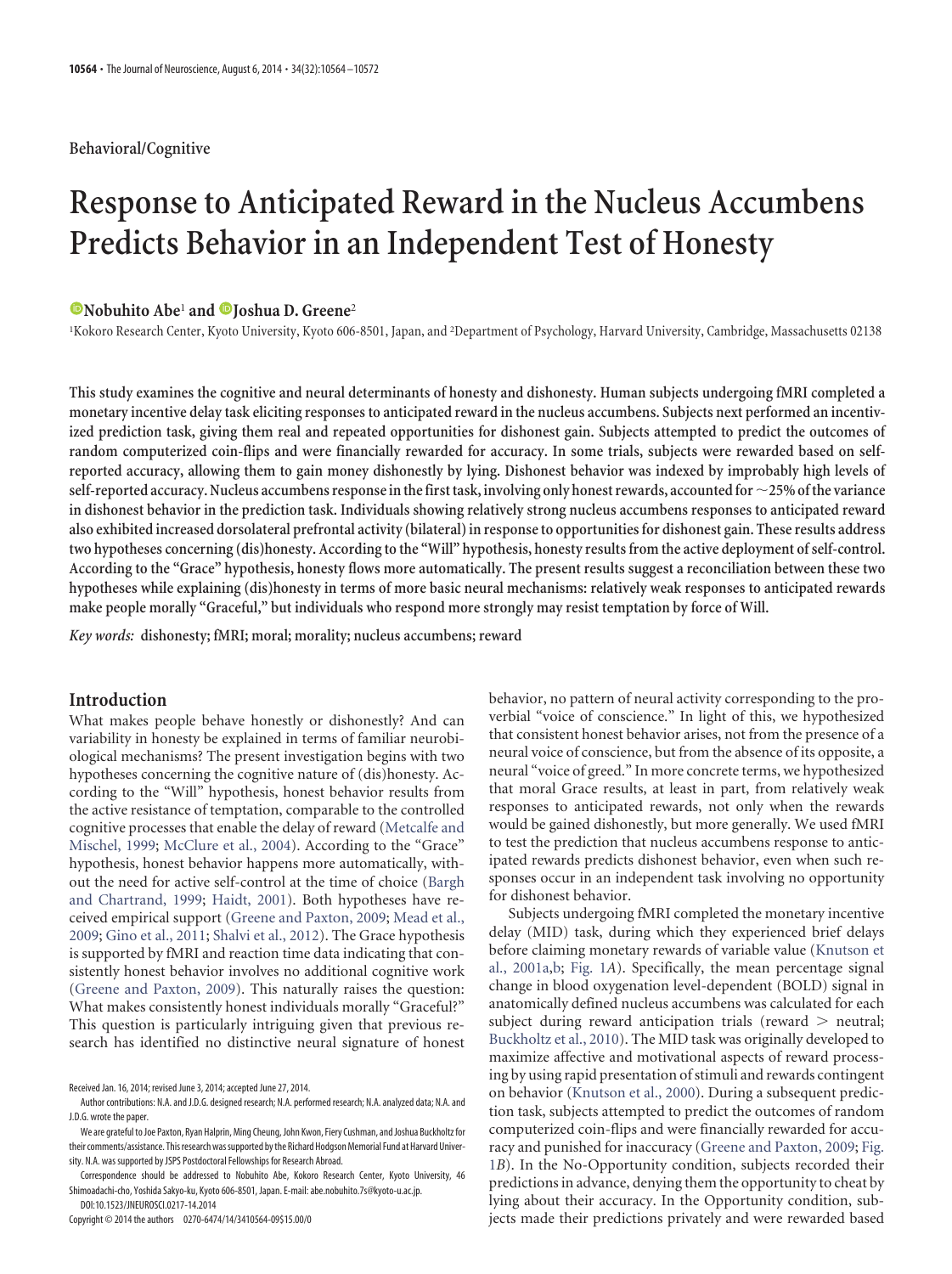

<span id="page-1-0"></span>**Figure 1.** *A*,*B*, Tasksequence ofMIDtask(*A*) and coin-fliptask(*B*). IntheMIDtask(*A*),thesubject observesthetrial'smonetary value, followed by a variable-duration fixation cross. After the fixation cross, a target square is briefly presented. The subject presses a button while the square is on the screen to get a financial reward or to avoid a financial loss. A feedback message with current and cumulative winnings/losses is presented. This is followed by a fixation interval. In the coin-flip task (*B*), the subject observes the trial's monetary value and privately predicts the outcome of the upcoming coin-flip. The subject records this prediction by pressing one oftwo buttons(No-Opportunity condition) or presses one ofthese buttonsrandomly(Opportunity condition). The subject then observes the outcome of the coin-flip. The subject then indicates whether the prediction was accurate and observes the amount of money won/lost based on the recorded prediction (No-Opportunity) or theself-reported accuracy (Opportunity). This is followed by a fixation interval.

on their self-reported accuracy, affording them the opportunity to gain money dishonestly by lying. In contrast with nearly all fMRI studies of deception [\(Abe, 2009,](#page-7-9) [2011\)](#page-7-10), the lying observed here is genuinely dishonest lying because the present subjects were not explicitly instructed to lie. Dishonest behavior was indexed by improbably high levels of self-reported accuracy.

# **Materials and Methods**

*Subjects.* The present results are based on data from 28 subjects (18 females and 10 males, mean age 21.3 years, age range 18 –34 years). All subjects were right-handed, native English speakers who had no history of neurological or psychiatric disease. Our analyses required the classification of subjects as honest, dishonest, or ambiguous based on selfreported accuracy in the Opportunity condition of the coin-flip task (the data were normally distributed; Kolmogorov–Smirnov normality test,  $p > 0.05$ ). Consistent with procedures used previously [\(Greene and Pax](#page-7-3)[ton, 2009\)](#page-7-3), eight subjects reporting improbably high levels of accuracy at the individual level (binomial test,  $p < 0.001$ ) were classified as dishonest (mean "accuracy"  $= 83.6\%$ ). This conservative threshold was used to ensure a sufficient number of cheat trials per dishonest subject. The 13 lowest-accuracy subjects (binomial test,  $p > 0.05$  for the entire group of 13) were classified as honest (mean accuracy  $= 50.1\%$ ). This is the largest group of subjects that, at the group level, exhibit no significant evidence of cheating. The remaining 7 subjects were classified as ambiguous (mean accuracy  $= 67.1\%$ ). Although it is clear that at least some individuals within this group behaved dishonestly (323 of 481 trials, group binomial test,  $p < 0.000001$ ), we classified these individuals as "ambiguous" because none of them met our conservative threshold for confirmed dishonest behavior at the individual level. The classification of subjects was used in the analysis of the data to test the Grace hypothesis and to identify subjects for exclusion. Subjects were paid \$50 for participating, in addition to the bonus pay based on performance during the experimental

tasks. Subjects gave written informed consent in accordance with a protocol approved by Harvard University's Committee on the Use of Human Subjects.

In addition to the data drawn from the 28 subjects analyzed, the data from a total of 11 subjects were discarded for reasons described below. The exclusion criteria used in the present study were identical to those used previously and yielded similar results [\(Greene and](#page-7-3) [Paxton, 2009\)](#page-7-3). We emphasize that our behavioral paradigm, which involves deception concerning the interests of the experimenters (though not of the payoff structures), inevitably requires higher rates of exclusion than those of fMRI experiments involving more typical behavioral tasks.

First, in debriefing, subjects were asked what they thought the experiment was about in an open-ended way. At this point in debriefing, seven subjects classified as dishonest and two subjects classified as honest voiced suspicions that the experiment was about cheating, lying, or dishonesty. We discarded the data from the seven dishonest subjects, but not the others. This was done to exclude data from subjects who may have seen themselves as morally justified in deceiving the experimenters because they believed that the experimenters were attempting to deceive them. We adopted this policy as a conservative measure, anticipating that some may hesitate to call such deception dishonest. We included the remaining two honest subjects because it is not essential to our design that honest behavior be motivated by purely moral considerations. Second, subjects were eventually informed of the purpose of the

experiment and were asked whether they were aware that they could cheat. All but two subjects indicated that they were aware of the possibility of cheating. Data from these two subjects were excluded because our aim was to investigate honest behavior in the face of opportunity for dishonest gain, and these subjects were not aware of the opportunity. Third, data from two subjects were discarded due to excessive response failure  $(>30\%)$ .

Finally, we conducted tests to identify and exclude subjects who strategically underreported their accuracy. In the present paradigm, it is possible to gain money dishonestly while maintaining a chance level of accuracy by cheating on the Opportunity trials that are worth the most (i.e., \$6.00 and \$7.00) and deliberately underreporting accuracy for the Opportunity trials that are worth the least (i.e., \$3.00 and \$4.00). Subjects using this strategy can exhibit improbably high levels of cumulative monetary reward given their win/loss percentages. To identify such subjects, we compared the winnings of each honest subject to those of simulated honest subjects (10,000 permutations) with win/loss percentages individually matched to the subject being tested. The winnings of all honest subjects were consistent with their respective win/loss percentages (*p* 0.05). Therefore, in the present study, no subjects were excluded for the strategic underreporting of accuracy.

*General procedures.* To measure neural response to anticipated reward, we used the MID task in which subjects anticipated a monetary reward, no reward, or the avoidance of monetary loss [\(Knutson et al., 2001a,](#page-7-5)[b\)](#page-7-6). To measure dishonesty, we used a coin-flip prediction task in which subjects had opportunities to gain money dishonestly by lying about the accuracy of their predictions [\(Greene and Paxton, 2009\)](#page-7-3).We used a cover story to justify our giving subjects obvious opportunities for dishonest gain. This study was presented as a study of paranormal abilities to predict the future, aimed at testing the hypothesis that people are better able to predict the future when their predictions are (1) private and (2) financially incentivized. Thus, subjects were implicitly led to believe that the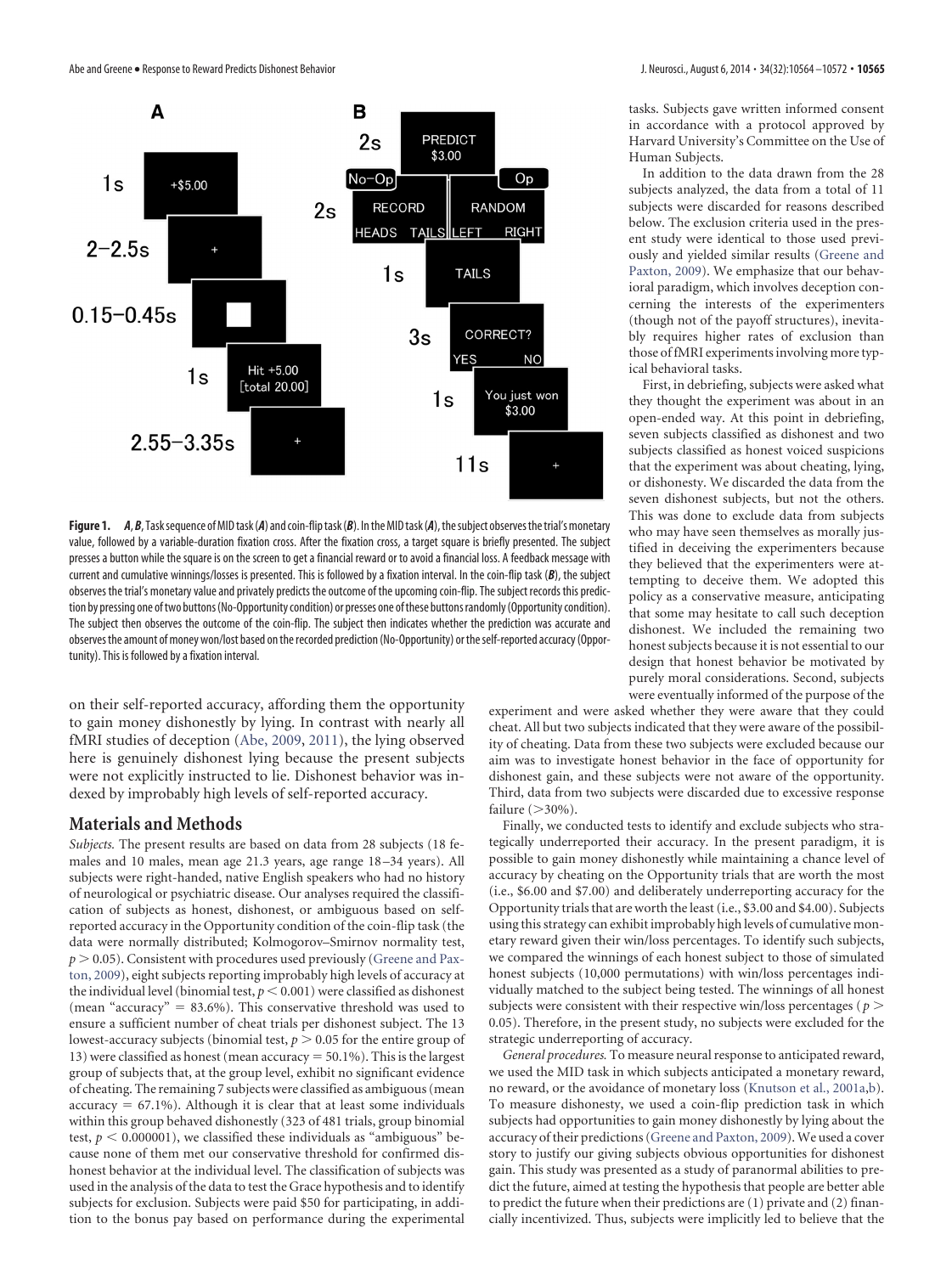opportunity for dishonest gain was a known but unintended by-product of the experiment's design and that they were expected to behave honestly. We note that in using this cover story, subjects were deceived about the experimenters' interests, but not about the economic structure of the task. Subjects were not presented with the cover story until after they had been recruited, thus avoiding self-selection for subjects with interests in parapsychology. An earlier study [\(Greene and Paxton, 2009\)](#page-7-3) used a variety of personality scales in hopes of identifying familiar psychological traits that predict dishonest behavior. None of these yielded significant results. Thus, the present study did not include personality scales.

Before starting the experiment, we had subjects complete the Paranormal Belief scale [\(Tobacyk and Milford, 1983\)](#page-8-3) to support our cover story. Subjects were given a thorough explanation of the task procedure and were familiarized with the MID task and coin-flip task by completing practice trials. At this point, some subjects mentioned to the experimenter that it was possible to cheat in the coin-flip task. The experimenter responded by acknowledging his awareness of that possibility. The experimenter explained that the possibility of cheating was a necessary by-product of the experimental design and encouraged the subject to follow the directions, which preclude cheating if followed.

*MID task.* In the MID task, participants had the opportunity to win money or avoid losing money by pressing a button during the brief presentation of target stimulus. The MID task session consisted of a total of 100 trials. During each trial, participants were shown one of five cues for 1000 ms, indicating the reward value of the trial. There were 20 high-reward trials (\$5), 20 low-reward trials (\$0.25), 20 high-loss trials (\$5), 20 low-loss trials (\$0.25), and 20 neutral trials (\$0.00). Participants were then presented with a fixation cross during a variable interval (anticipatory delay phase, 2000 –2500 ms). Subjects responded with a button press to a white target square that appeared for a variable length of time (target phase, 150 – 450 ms). For reward trials, subjects gained money by responding while the target was onscreen (a "hit"). On reward trials, there was no penalty for failing to press the button during this time (a "miss"). For loss trials, hits resulted in neither gain nor loss, but misses caused the subject to lose the amount indicated by the cue for that trial. Although no money was at stake in neutral trials, participants were instructed to rapidly press the button in response to the target square. Next, a feedback screen (outcome phase, 1000 ms) notified participants of the amount won/lost on that trial, as well as their cumulative winnings at that point. A variable intertrial interval (2550 –3350 ms) followed each trial. The MID task session lasted  $\sim$ 12.5 min. Consistent with prior procedures [\(Buckholtz et al., 2010\)](#page-7-7), we contrasted the neural activity for reward versus neutral trials in the nucleus accumbens during the anticipatory delay phase. We emphasize that this analysis focuses on responses to possible future rewards, perhaps dependent on motivation [\(Knutson et al., 2000\)](#page-7-8), rather than responses to the receipt of reward.

To approximately equate MID task performance across subjects, we used an adaptive algorithm that dynamically adjusted the duration of the target presentation as a function of subject performance [\(Kuhl et al.,](#page-7-11) [2010;](#page-7-11) [Hahn et al., 2011\)](#page-7-12). Five independent "trains" were used, representing the five different reward or loss values. For each train, the target accuracy was 66.0% and the duration of the target square, which was initialized to 300 ms, was adjusted on a trial-by-trial basis, depending on whether the running accuracy for that train was greater than or less than 66.0%. For instance, if mean accuracy in the high-reward condition after trial *n* was equal to 80%, then the square duration for trial  $n + 1$  in the high-reward condition was shortened (making the trial more difficult). In contrast, if mean accuracy in the high-reward condition after trial *n* was equal to 50%, then the square duration for trial  $n + 1$  in the highreward condition was lengthened (making the trial easier). In this manner, the square duration was shortened or lengthened by 30 ms increments. In addition, target duration was set as to never fall below 150 ms and to never exceed 450 ms. Since this adaptive algorithm was used to alter target durations, reaction times cannot be meaningfully interpreted and are therefore not analyzed. This algorithm ensured that net earnings were positive for all of the subjects.

*Coin-flip task.* In the coin-flip task, subjects attempted to predict the outcomes of random computerized coin-flips and were financially rewarded for accuracy and punished for inaccuracy. The subject (1) observes the trial's monetary value and privately predicts the outcome of the upcoming coin-flip (2 s), (2) records this prediction by pressing one of two buttons (No-Opportunity condition) or presses one of these buttons randomly (Opportunity condition; 2 s), (3) observes the outcome of the coin-flip (1 s), (4) indicates whether the prediction was accurate (3 s), (5) observes the amount of money won/lost based on the recorded prediction (No-Opportunity condition) or the reported accuracy (Opportunity condition; 1 s), and (6) waits for the next trial (11 s). Thus, in the No-Opportunity condition, subjects recorded their predictions in advance, denying them the opportunity to cheat by lying about their accuracy. In the Opportunity condition, subjects made their predictions privately and were rewarded based on their self-reported accuracy, affording them the opportunity to cheat. Subjects completed a total of 210 trials. Within the 70 Opportunity trials, the values \$3, \$4, \$5, \$6, or \$7 USD each appeared 14 times, as was the case for the 70 No-Opportunity trials. We included an additional set of 70 Low-Value-Opportunity trials that were worth \$0.02, \$0.10, \$0.25, \$0.35, and \$0.50 USD. Each of these values also appeared 14 times. Neuroimaging data from these trials were not analyzed because the contrasts involving this condition cannot be controlled for monetary value. They were included to provide dishonest subjects with additional opportunities to behave honestly at little cost, thus giving them cover for cheating in the regular (higher-value) Opportunity trials. Subjects were paid the cumulative value of their winnings/ losses. Net losses were capped at \$0, and net winnings were capped at \$75 (not including participation payment and MID bonus money). Trials appeared in random order in a series of 7 blocks of 30 trials each. Each block of the coin-flip task lasted  $\sim$  10 min. Subjects' understanding of the experiment was assessed in debriefing (see above). They were asked about their thoughts and experiences during the experiment in an openended way. Subsequently, subjects were informed of the true nature of the experiment and were asked whether they were aware of the possibility of cheating.

In the present version of the coin-flip task, the buttons for random responding in the Opportunity condition are labeled "left" and "right" rather than "heads" and "tails." This change from past procedures [\(Greene and Paxton, 2009\)](#page-7-3) was implemented to further reduce the (already small) proportion of subjects who are unaware of the possibility of cheating.

The following instructions were presented to subjects on a computer.

*Thank you for participating. In this study your job is to predict the outcomes of computerized random coin flips. You may not think that you have the ability to do this, and that's okay. Just do your best. You may be surprised at what you can do! Press any key to continue.*

*It has been suggested that people make more accurate predictions when they are motivated to predict accurately. To test this idea, we will be providing you with varying levels of financial incentive. Before each coin flip happens, an amount of money will appear on the screen (e.g., \$0.25 or \$5.00). This is the amount of money that you will win or lose depending on whether you accurately predict the outcome of the coin flip. If your prediction is correct, then you win the amount of money shown. If your prediction is incorrect, you lose the amount of money shown. The computer will keep track of all of your wins and losses. If, at the end of the experiment, your money total is positive, you will be paid that amount. If your total is negative or zero, you will not win any additional money. This is not pretend money. This is real money that you will be paid based on your performance in the experiment. However, your winnings cannot exceed \$75. Press any key to continue.*

*It has been suggested that people's ability to predict the future is disrupted if they have to record their predictions externally (i.e., outside of their minds). To test this idea, we will sometimes ask you to report your prediction in advance. In other cases, you will simply tell us after the fact whether or not your prediction was correct. Press any key to continue.*

*Before each coin flip you will see the dollar amount that the trial is worth and, below it, the word "PREDICT" on the screen. At that*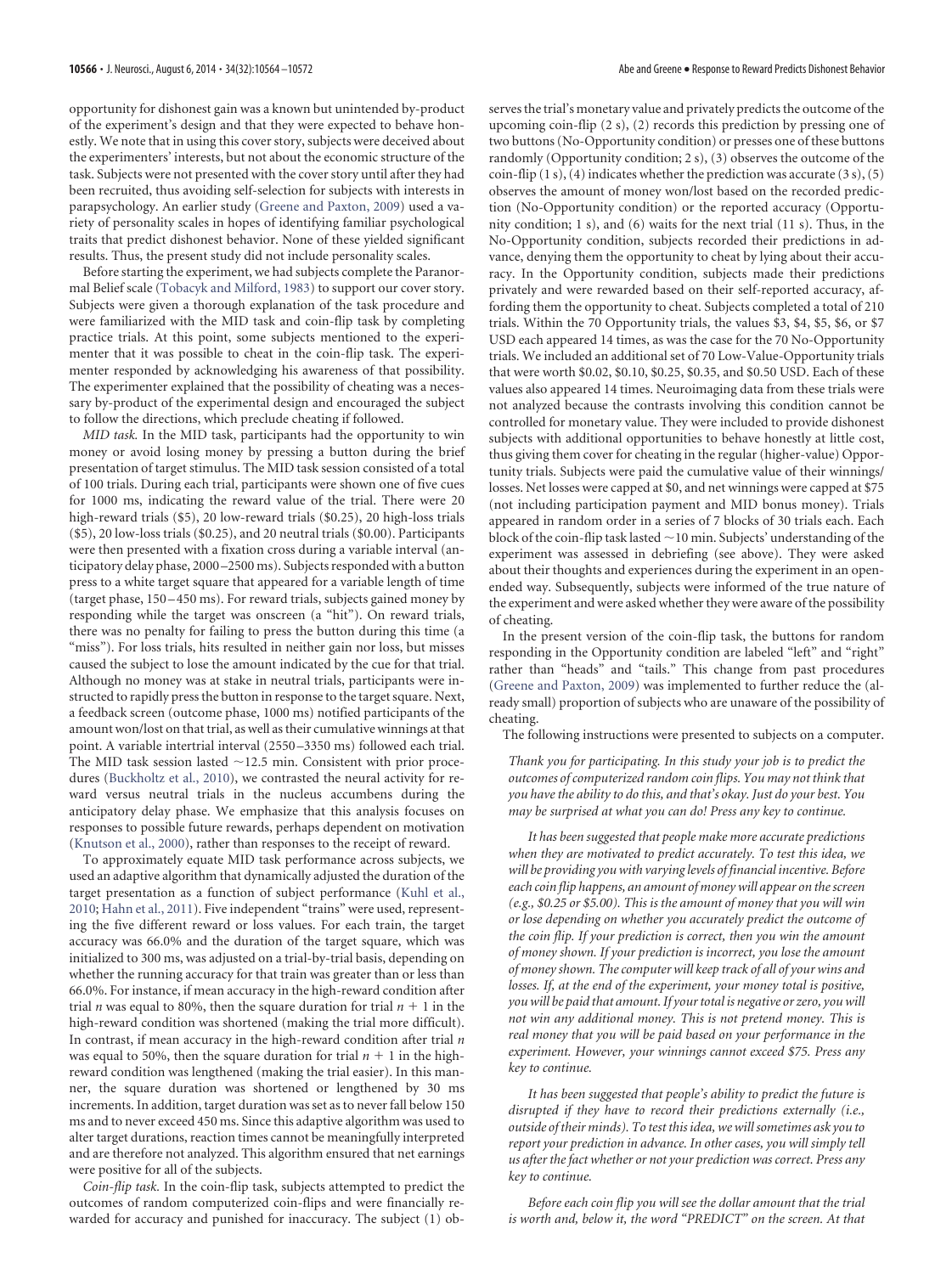<span id="page-3-0"></span>

|  |  |  | Table 1. The mean proportions and the reaction times of subjects' responses |
|--|--|--|-----------------------------------------------------------------------------|
|--|--|--|-----------------------------------------------------------------------------|

| Group            |            | Proportion (%) |      | Reaction time (ms) |     |
|------------------|------------|----------------|------|--------------------|-----|
|                  | Condition  | Mean           | SD   | Mean               | SD  |
| Honest           | Op Win     | 50.1           | 6.6  | 496                | 103 |
|                  | Op Loss    | 49.9           | 6.6  | 569                | 98  |
|                  | No-Op Win  | 49.9           | 6.0  | 503                | 98  |
|                  | No-Op Loss | 50.1           | 6.0  | 571                | 134 |
|                  | LV-Op Win  | 49.6           | 7.2  | 498                | 98  |
|                  | LV-Op Loss | 50.4           | 7.2  | 604                | 108 |
| Ambiguous        | Op Win     | 67.1           | 2.0  | 602                | 144 |
|                  | Op Loss    | 32.9           | 2.0  | 719                | 171 |
|                  | No-Op Win  | 50.5           | 5.0  | 594                | 117 |
|                  | No-Op Loss | 49.5           | 5.0  | 639                | 143 |
|                  | LV-Op Win  | 52.4           | 6.6  | 624                | 178 |
|                  | LV-Op Loss | 47.6           | 6.6  | 732                | 152 |
| <b>Dishonest</b> | Op Win     | 83.6           | 8.8  | 539                | 148 |
|                  | Op Loss    | 16.4           | 8.8  | 775                | 365 |
|                  | No-Op Win  | 50.8           | 5.9  | 477                | 111 |
|                  | No-Op Loss | 49.2           | 5.9  | 559                | 179 |
|                  | LV-Op Win  | 55.9           | 18.8 | 584                | 248 |
|                  | LV-Op Loss | 44.1           | 18.8 | 608                | 191 |

Op, Opportunity; LV, low-value.

*point you should make your prediction in your mind. Next you will either see the word "RECORD" or the word "RANDOM." If you see the word "RECORD" you should press the button on the LEFT to indicate that you are predicting HEADS or the button on the RIGHT to indicate that you are predicting TAILS. If you see the word "RANDOM" then you should randomly press either the LEFT button or the RIGHT button. When you make random responses, you should not follow any fixed pattern. Press any key to continue.*

*Next you will see the word "HEADS" or "TAILS" appear on the screen. This is the outcome of the computerized coin flip. After that you will see a screen that says "CORRECT?" At that point you must indicate whether or not your prediction was correct. If you were told to hit a random button, it does not matter which button you hit. Whether or not your prediction was correct depends only on the prediction you made in your mind and the outcome of the coin flip. Press the LEFT key to indicate (YES) that your prediction was correct. Press the RIGHT key to indicate (NO) that your prediction was incorrect. If you failed to form a prediction before the outcome of the coin flip was revealed, then you should indicate that your prediction was incorrect. After you have said whether your prediction was correct, the computer will tell you how much money you won or lost on that coin flip. Press any key to continue.*

*You will make a total of 210 predictions. You will do these in 7 groups of 30 trials. There will be about 10 s between the end of one trial and the beginning of the next one. After each group of trials you will have a chance to rest. The whole task will take a little less than 90 min. Press any key to continue.*

*You are now ready to practice. Remember, first comes the dollar amount telling you what the coin flip is worth and the word "PREDICT." At that point you will make your prediction privately to yourself. (Note that the dollar amounts presented here will not count toward your final total.) Then you will see either "RECORD" or "RANDOM." If you see "RECORD" enter your prediction (LEFT key for HEADS, RIGHT key for TAILS). If you see "RANDOM" press either the LEFT key or the RIGHT key randomly. Then you will see the outcome of the coin flip (HEADS or TAILS). Then you will see the word "CORRECT?" on the screen. At that point you indicate whether the prediction you made in your mind was correct. Press the LEFT key (YES) if your prediction was correct or the RIGHT key (NO) if your prediction was incorrect. Then the computer will tell you how much money you won or lost on that coin flip. Then you wait for the next coin flip, which will begin with a dollar amount, as before. Press any key to begin practicing.*

*Image acquisition and data preprocessing.* Whole-brain imaging was performed with a 3.0 tesla Siemens Magnetom Tim Trio MRI scanner with a 12-channel head coil. A T2\*-weighted echoplanar imaging (EPI) sequence sensitive to BOLD contrast was used for functional imaging with the following parameters: repetition time  $(TR) = 2500$  ms, echo time (TE) = 30 ms, flip angle =  $90^{\circ}$ , 72  $\times$  72 acquisition matrix, field of view (FOV) = 216 mm, and in-plane resolution =  $3 \times 3$  mm. Thirtynine axial slices, with a slice thickness of 3 mm, were obtained. A highresolution (spatial resolution  $1.2 \times 1.2 \times 1.2$  mm) structural image was also acquired using a T1-weighted magnetization-prepared rapidacquisition gradient echo (MP-RAGE) pulse sequence. Head motion was restricted using firm padding that surrounded the head. Visual stimuli were projected onto a screen and were viewed through a mirror attached to the head coil. The subjects' responses were collected using a magnetcompatible response box. The EPI images were acquired in eight consecutive runs (i.e., one for the MID task and seven for the coin-flip task). The first four scans in each run were discarded to allow for T1 equilibration effects.

Data preprocessing and statistical analyses were performed using SPM8 (Wellcome Department of Imaging Neuroscience, London, UK). All volumes acquired from each subject were corrected for different slice acquisition times. The resultant images were then realigned to correct for small movements occurring between scans. This process generated an aligned set of images and a mean image per subject. Each participant's T1-weighted structural MRI was coregistered to the mean of the realigned EPI images and segmented to separate out the gray matter, which was normalized to the gray matter in a template image based on the Montreal Neurological Institute (MNI) reference brain. Using the parameters from this normalization process, the EPI images were also normalized to the MNI template (resampled voxel size 2 mm  $\times$  2 mm  $\times$  2 mm) and smoothed with an 8 mm full-width at half-maximum Gaussian kernel. A high-pass filter of 1/128 Hz was used to remove low-frequency noise, and an AR(1) (autoregressive 1) model was used to correct for temporal autocorrelations.

*Statistical analysis.* The fMRI data were analyzed using an eventrelated model. Each task (MID task and coin-flip task) was analyzed separately. For the MID task, all reward trials (high-reward and lowreward), loss trials (high-loss and low-loss), and neutral trials were pooled. Onsets for the anticipatory delay period of each of the trial types were separately modeled using a canonical hemodynamic response function. The right and left anatomical nucleus accumbens regions of interest (ROIs) were derived from Individual Brain Atlases using Statistical Parametric Mapping Software (IBASPM; Alemán-Gómez et al., 2006) implemented in the WFU PickAtlas (Wake Forest University, Winston-Salem, NC; [Maldjian et al., 2003\)](#page-7-14). To quantify neural response to anticipated reward across subjects, we used MarsBaR software [\(Brett et al., 2002\)](#page-7-15) to extract percentage change in BOLD signal of the nucleus accumbens for each condition (i.e., averaged across all trials of a given condition) for each subject. The percentage change values for neutral trials during the delay period were subtracted from those of the reward trials (collapsed across monetary value). We used this mean signal change value for each subject to predict each subject's level of dishonesty, i.e., each subject's self-reported % Wins in Opportunity condition of the coin-flip task.

For the coin-flip task's fMRI data, all events of interest were modeled through convolution with a canonical hemodynamic response function temporally indexed by participants' responses. The parameter estimates (betas) for each condition were calculated for all brain voxels, and the following two contrasts of parameter estimates were computed: Opportunity Win vs No-Opportunity Win and Opportunity Loss vs No-Opportunity Loss. The first contrast identifies signal differences associated with (but not exclusively associated with) dishonest behavior. The second contrast identifies signal associated with honest behavior in the presence of opportunity for dishonest gain. In the neuroimaging analysis of the coin-flip task, the data from two subjects were excluded because of their extremely low number of Opportunity-Loss trials (two for both subjects). This low number of Opportunity-Loss trials prevented us from obtaining a stable activation map for these subjects. The exclusion of these two subjects explains why analyses using fMRI data from the coin-flip task are based on 26 subjects, instead of 28, as in the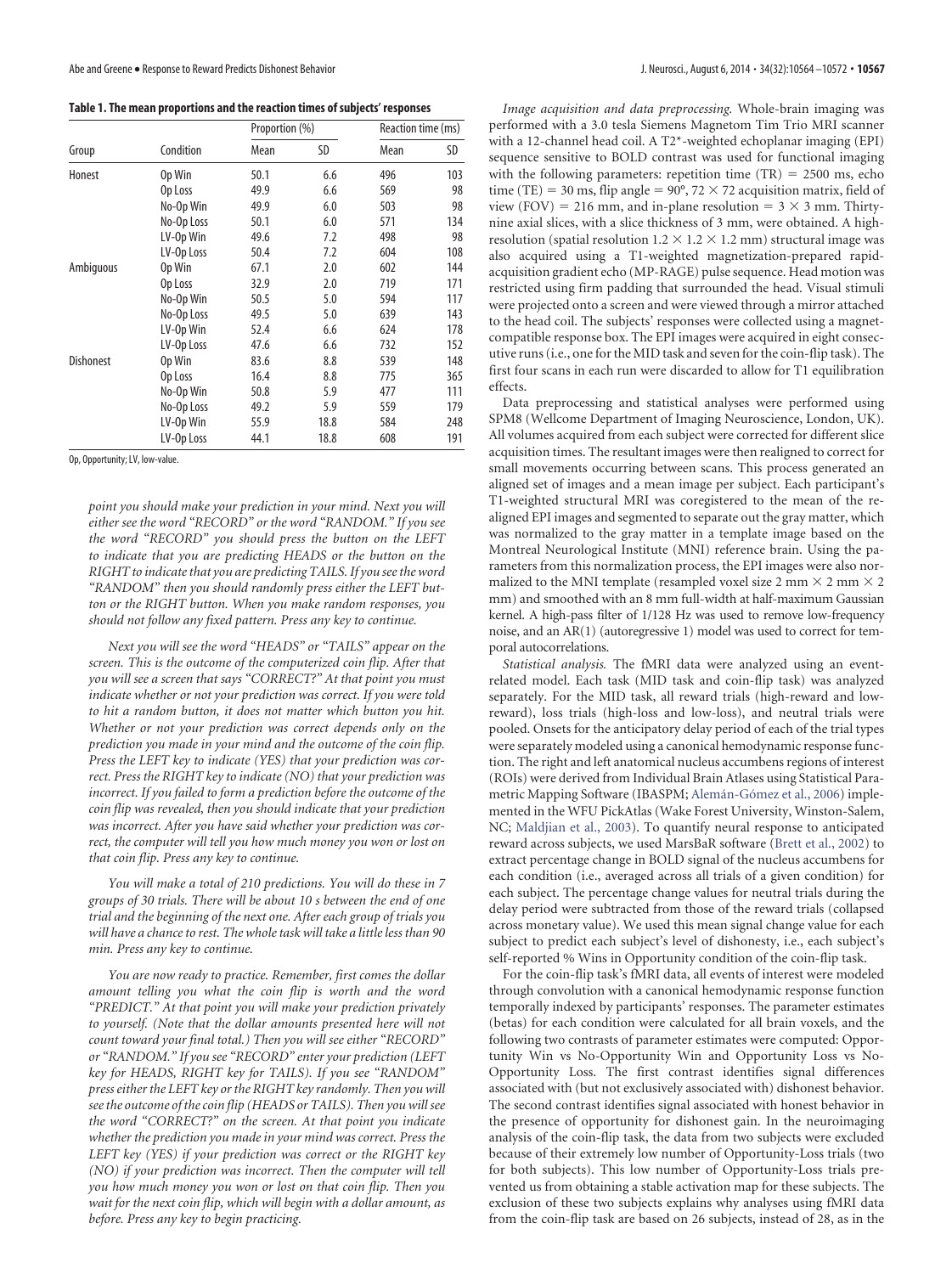analysis correlating response to reward in the MID task with dishonest behavior. The contrast images for the remaining 26 subjects were then entered into a series of multipleregression analyses, in which the results generated by the independent MID task are used as predictors of activity in the prefrontal control network. Specifically, we examined the relationship between the response to reward in the MID task (the signal change averaged across right and left nucleus accumbens) and the activity across brain regions for Opportunity Win vs No-Opportunity Win and Opportunity Loss vs No-Opportunity Loss in the coin-flip task. The significant activations were identified at the statistical threshold of  $p < 0.001$  (uncorrected for multiple comparisons) with the cluster size of 10 or more voxels. The peak voxels of



<span id="page-4-0"></span>**Figure 2.** Response to anticipated reward in the nucleus accumbens predicts the frequency of dishonest behavior in an independent task ( $n=28$ ). The *x*-axis shows for each subject the mean difference in the nucleus accumbens' BOLD response to reward versus neutral trials during the MID task. The*y*-axisshows eachsubject'sself-reported % Wins in the Opportunity condition of the coin-flip task, an index of dishonesty. Coloration shows anatomically defined ROIs superimposed on a standard brain. NAcc, Nucleus accumbens.

clusters exhibiting reliable effects are reported in MNI coordinates. We also generated graphs showing time courses of percentage change in BOLD signal after participants' responses. Data for these graphs were generated by modeling decision-related BOLD data using a finite impulse response function. The finite impulse response model makes no assumptions about the shape of activations, thereby providing unbiased estimates of the average signal intensity at each time point for each event type. In each subject, the mean percentage change in BOLD signal was estimated for each of six scan acquisitions after each decision (0-15 s after decision). Time courses were subsequently averaged across participants and event types.

## **Results**

#### **Behavioral data**

During the MID task, participants succeeded on an average of 63.5% (SD = 4.8) of the trials. Thus, the proportion of hits is highly consistent with the target value selected based on previous reports [\(Knutson et al., 2001a](#page-7-5)[,b;](#page-7-6) [Kuhl et al., 2010;](#page-7-11) [Hahn et al.,](#page-7-12) [2011\)](#page-7-12). There was no correlation between the winnings in the MID task and the self-reported % Wins in the Opportunity condition across subjects ( $r = -0.23$ ,  $p = 0.244$ ). Thus, we succeeded in minimizing differences in reward history before the coin-flip task and prevented such differences from exerting a detectable influence on subsequent behavior.

The results of the coin-flip task are summarized in [Table 1.](#page-3-0) All three groups of subjects (Honest, Dishonest, Ambiguous) were at chance performance in the No-Opportunity condition. Thus, we found no evidence for subjects having paranormal abilities to predict the future [\(Bem, 2011\)](#page-7-16). To determine whether the reaction time data support the Grace hypothesis, we conducted planned contrasts following a 3 (group: Honest, Ambiguous, Dishonest)  $\times$  3 (condition: Opportunity, Low-Value-Opportunity, No-Opportunity)  $\times$  2 (outcome: Win, Loss) ANOVA. A Greenhouse–Geisser correction for sphericity was used when necessary. As expected, the ANOVA revealed a significant three-way interaction ( $F_{(3.17,39.64)} = 2.95$ , partial  $\eta^2 = 0.19$ ,  $p = 0.042$ ).

Following up on this three-way ANOVA, we first consider Win trials. In the first of our planned contrasts, we compared Opportunity Win trials (which include both honest and dishonest Wins) with No-Opportunity Win trials (which include only forced honest Wins). Within the dishonest group we found a significant difference in reaction time between these two conditions ( $t_{(7)} = 2.60$ ,  $p = 0.035$ ). This finding raises the possibility that dishonest Wins involve additional controlled processing, leading to longer reaction times. Within the ambiguous group, we found no significant difference in reaction time between Opportunity Win trials and No-Opportunity Win trials ( $t_{(6)} = 0.32$ ,

<span id="page-4-1"></span>**Table 2. Regions exhibiting positive correlations between response to anticipated reward in the nucleus accumbens in the MID task and difference in mean signal change for chosen (Opportunity) Loss trials versus forced (No-Opportunity) Loss trials**

|                                    | Coordinates |       |      |         |              |
|------------------------------------|-------------|-------|------|---------|--------------|
| Region (Brodmann's area)           | X           |       |      | Z value | Cluster size |
| Right superior parietal lobule (7) | 20          | $-74$ | 52   | 3.75    | 49           |
| Right middle frontal gyrus (9)     | 34          | 14    | 54   | 3.52    | 13           |
| Left middle frontal gyrus (46)     | $-38$       | 30    | 42   | 3.33    | 17           |
| Left inferior occipital gyrus (18) | $-28$       | $-94$ | $-8$ | 3 17    | 15           |

 $p < 0.001$  uncorrected; minimum cluster size  $= 10$ .

 $p = 0.762$ ). Similarly, within the honest group, we found no significant difference in reaction time between these two conditions  $(t_{(12)} = -0.34, p = 0.743)$ . Here the critical test is to determine whether a group  $\times$  condition interaction was significant within Win trials from honest and dishonest groups. As the results of these contrasts suggest, there was a significant group  $\times$ condition interaction ( $F_{(1,19)}$  = 4.80, partial  $\eta^2 = 0.20$ ,  $p =$ 0.041). We also compared Opportunity Win trials with Low-Value-Opportunity Win trials. Here we found no significant differences in reaction time between these two conditions for honest group ( $t_{(12)}$  =  $-0.12$ ,  $p = 0.906$ ), ambiguous group ( $t_{(6)} = -0.69$ ,  $p = 0.516$ ), and dishonest group ( $t_{(7)} = -0.96$ ,  $p = 0.370$ ).

Next we consider Loss trials. Within the dishonest group, Opportunity Loss trials involve decisions to refrain from dishonest behavior, whereas No-Opportunity Loss trials involve only forced Losses. We found a significant difference in reaction time between these two conditions ( $t_{(7)} = 2.56$ ,  $p = 0.037$ ). This finding indicates that additional controlled processing is required when dishonest subjects forgo opportunities for dishonest gain. Notably, this effect was also observed in the ambiguous group. We found a significant difference in reaction time between Opportunity Loss trials and No-Opportunity Loss trials ( $t_{(6)} = 2.53$ ,  $p = 0.045$ ). Critically, within the honest group we found no significant difference in reaction time between Opportunity Loss trials and No-Opportunity Loss trials  $(t_{(12)} = -0.07, p = 0.948)$ . Here the critical test is to determine whether a group  $\times$  condition interaction was significant within Loss trials from honest and dishonest groups. As the results of these contrasts suggest, there was a significant group  $\times$  condition interaction ( $F_{(1,19)} = 9.32$ , partial  $\eta^2 = 0.33$ ,  $p = 0.007$ ). These findings replicate the results of previous work [\(Greene and Paxton, 2009\)](#page-7-3) and clearly support the Grace hypothesis, suggesting that consistently honest subjects engage no additional processing when they forgo the opportunities for dishonest gain. We note that the Grace hypothesis and the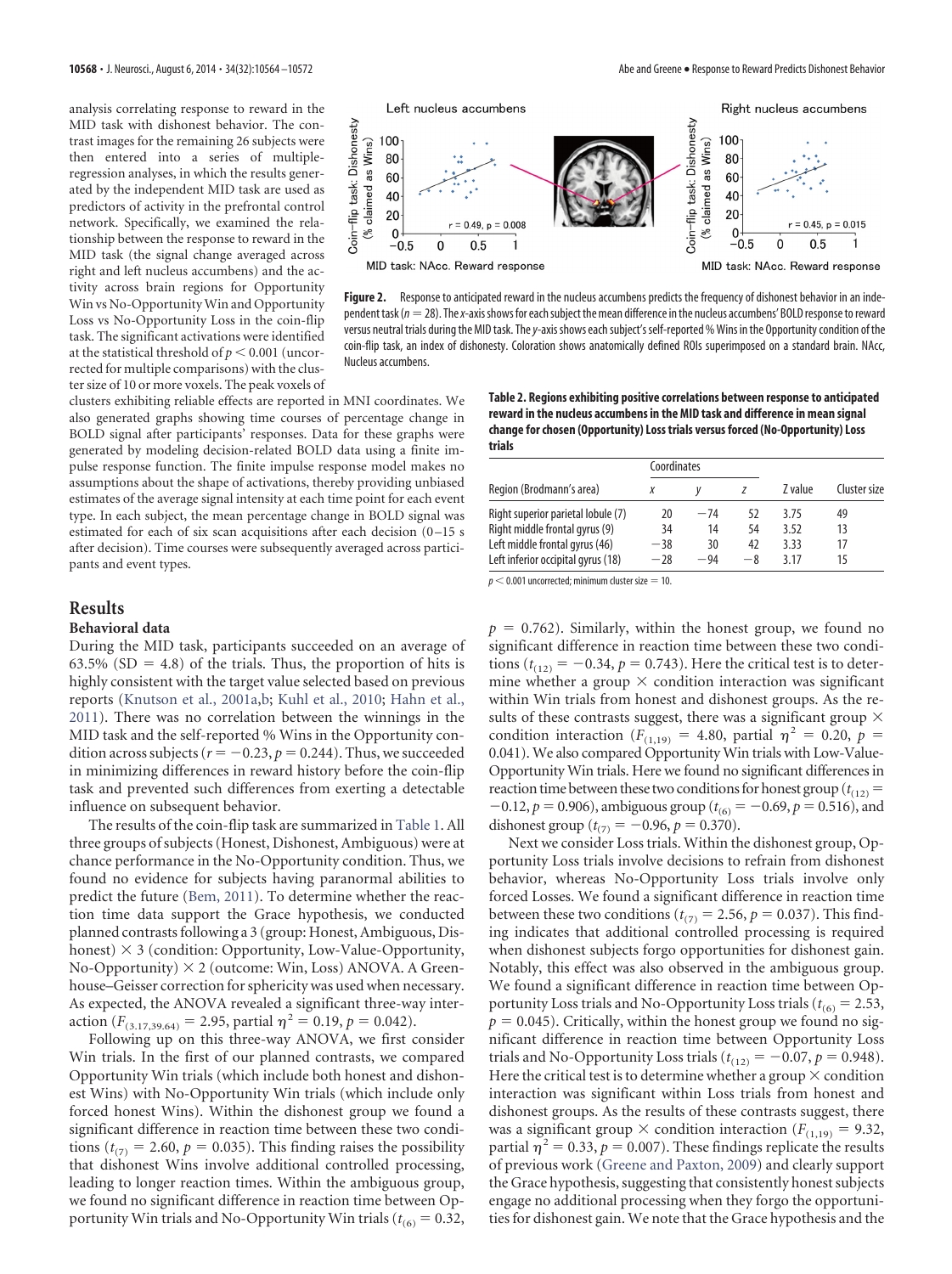

<span id="page-5-0"></span>**Figure 3.** Response to anticipated reward in the nucleus accumbens predicts DLPFC activity when refraining from gaining money dishonestly ( $n = 26$ ). Bilateral DLPFC regions exhibited positive correlations ( $p < 0.001$ , uncorrected) between mean response to anticipated reward in the nucleus accumbens (averaged across right and left regions) during the MID task and the difference in mean signal change for chosen (Opportunity) Loss trials versus forced (No-Opportunity) Loss trials. Graphs show time courses of mean decision-related percentage change in BOLD signal during the coin-flip task for the honest, ambiguous, and dishonest groups. Signal time courses are displayed across 6 time-bins of 2.5 s each.

data supporting it concern only the cognitive processes engaged at the time of the behavioral response. This leaves open the possibility that subjects in the honest group made "willful" decisions to behave honestly at the outset of the task or at some earlier point in their lives.

We also compared Opportunity Loss trials with Low-Value-Opportunity Loss trials. Although we found no significant differences in reaction time between these two conditions for the ambiguous group ( $t_{(6)} = -0.29$ ,  $p = 0.785$ ), the analyses from the honest and dishonest groups yielded notable results.Within the dishonest group, the reaction time for Opportunity Loss trials was marginally longer than that for Low-Value-Opportunity Loss trials  $(t_{(7)} = 2.31, p = 0.054)$ . Within the honest group, the reaction time for Opportunity Loss trials was shorter than that for Low-Value-Opportunity Loss trials  $(t_{(12)} = -2.39, p = 0.034)$ . As the results of these two contrasts suggest, there was a significant group  $\times$  condition interaction ( $F_{(1,19)} = 11.76$ , partial  $\eta^2 = 0.38$ ,  $p = 0.003$ ). This interaction suggests that the reaction time effects observed in the present study depend critically on monetary value. Moreover, it provides additional support for the claim that additional controlled processing is required when forgoing dishonest gain for the dishonest group, but not for the honest group [\(Greene and Paxton, 2009\)](#page-7-3).

In the present study, we also tested for correlations between the frequency of dishonest behavior and reaction times for the various trial types (Opportunity Win, Opportunity Loss, NoOpportunity Win, and No-Opportunity Loss). Here we examine all subjects together. As expected, we found no significant correlations between the frequency of dishonest behavior and reaction times for No-Opportunity Win trials (*r*  $-0.06$ ,  $p = 0.773$  and No-Opportunity Loss trials ( $r = 0.07$ ,  $p = 0.739$ ), respectively. Likewise, we found no significant correlation between the frequency of dishonest behavior and reaction times for Opportunity Win trials ( $r = 0.22$ ,  $p =$ 0.264). However, we did find a positive correlation between the frequency of dishonest behavior and reaction times for Opportunity Loss trials  $(r = 0.53, p =$ 0.004). These results again support the Grace hypothesis: honest subjects do not engage additional cognitive control in any case (i.e., are honest "Gracefully"), but dishonest subjects engage more control, particularly when refraining from behaving dishonestly.

### **fMRI data**

Following the method of [Buckholtz et al.](#page-7-7) [\(2010\),](#page-7-7) we first calculated for each subject the mean difference in nucleus accumbens BOLD signal for the reward versus neutral trials in the MID task. Here, the nucleus accumbens was delimited using bilateral a priori anatomical ROIs. We confirmed that the nucleus accumbens activity was significantly higher for highreward trials (\$5) than for low-reward trials (\$0.25; left nucleus accumbens,  $t_{(27)}$  = 8.14,  $p < 0.000001$ ; right nucleus accum-

bens,  $t_{(27)} = 8.96$ ,  $p < 0.000001$ ; normality of the data was confirmed for all parametric tests; Kolmogorov–Smirnov normality tests, all  $p > 0.05$ ), indicating that the present MID task is a valid measure for neural responses associated with reward anticipation.

We then tested our main hypothesis by calculating the correlation between this measure of neural response to anticipated reward and our measure of dishonest behavior, subjects' selfreported % Wins in the Opportunity condition of the prediction task. (Once again, not all self-reported Wins are dishonest. Rather, self-reported % Wins is correlated with the level of dishonesty.) As predicted, nucleus accumbens response correlated positively with the frequency of dishonest behavior (left nucleus accumbens,  $r = 0.49$ ,  $p = 0.008$ ; right nucleus accumbens,  $r =$ 0.45,  $p = 0.015$ ; bilateral average,  $r = 0.50$ ,  $p = 0.007$ ; normality of the data was confirmed for all parametric tests; Kolmogorov– Smirnov normality tests, all  $p > 0.05$ ). Thus, the nucleus accumbens signal during the MID task accounted for  $\sim$ 25% of the variance in dishonest behavior (bilateral average  $R^2 = 0.25$ ; [Fig.](#page-4-0) [2\)](#page-4-0). We emphasize that the MID provides a measure of rewardrelated response that is independent of subjects' responses to the rewards available in the coin-flip task.

Second, we asked whether response to anticipated reward in the nucleus accumbens predicts activity within the prefrontal control network during the coin-flip task. Here, our hypothesis is that individuals with relatively large nucleus accumbens re-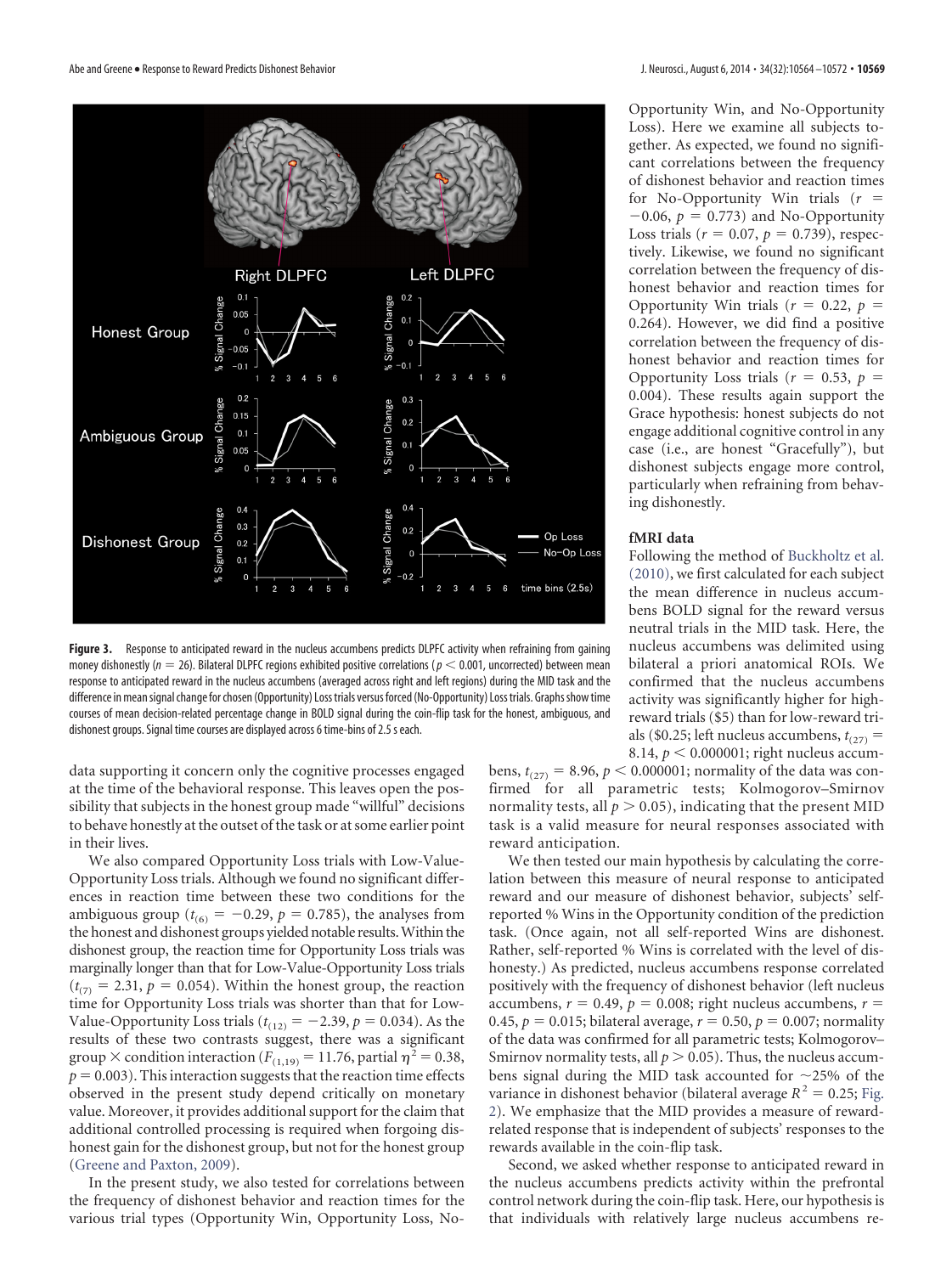#### <span id="page-6-0"></span>**Table 3. Results of planned fMRI contrasts**

|                                         | Coordinates |       |                 |         |              |
|-----------------------------------------|-------------|-------|-----------------|---------|--------------|
| Group/contrast/region (Brodmann's Area) | X           | у     | Z               | Z value | Cluster size |
| Honest                                  |             |       |                 |         |              |
| Op Win $>$ No-Op Win                    |             |       |                 |         |              |
| No suprathreshold activation            |             |       |                 |         |              |
| Op Loss > No-Op Loss                    |             |       |                 |         |              |
| Left lingual gyrus (18)                 | $-24$       | $-66$ | $-10$           | 4.35    | 42           |
| Left fusiform gyrus (37)                | $-30$       | $-32$ | $-22$           | 3.70    | 23           |
| Left cerebellum                         | $-4$        | $-52$ | $-24$           | 3.32    | 14           |
| Ambiguous                               |             |       |                 |         |              |
| Op Win $>$ No-Op Win                    |             |       |                 |         |              |
| No suprathreshold activation            |             |       |                 |         |              |
| Op Loss > No-Op Loss                    |             |       |                 |         |              |
| Left intraparietal sulcus (7)           | $-26$       | $-50$ | 44              | 3.88    | 19           |
| Left precentral gyrus (6)               | $-36$       | $-10$ | 52              | 3.77    | 23           |
| Right precentral gyrus (6)              | 62          | 12    | 24              | 3.62    | 25           |
| Left inferior parietal lobule (2/40)    | $-52$       | $-28$ | 38              | 3.51    | 11           |
| <b>Dishonest</b>                        |             |       |                 |         |              |
| Op Win $>$ No-Op Win                    |             |       |                 |         |              |
| Right inferior frontal gyrus (45)       | 46          | 22    | 4               | 3.57    | 13           |
| Op Loss > No-Op Loss                    |             |       |                 |         |              |
| Left anterior cingulate cortex (25)     | $-4$        | 32    | 0               | 4.38    | 16           |
| Left hippocampus                        | $-14$       | $-16$ | $-14$           | 4.15    | 18           |
| Right middle frontal gyrus (45/46)      | 42          | 34    | 32              | 3.97    | 16           |
| Ambiguous and dishonest                 |             |       |                 |         |              |
| Op Win $>$ No-Op Win                    |             |       |                 |         |              |
| Left anterior cingulate cortex (32)     | $-8$        | 20    | 38              | 3.56    | 17           |
| Op Loss > No-Op Loss                    |             |       |                 |         |              |
| Right anterior cingulate cortex (32)    | 16          | 14    | 38              | 3.79    | 11           |
| Left orbitofrontal cortex (47)          | $-32$       | 26    | $-12$           | 3.72    | 73           |
| Left middle frontal gyrus (46)          | $-40$       | 52    | 10 <sup>°</sup> | 3.65    | 31           |
| Left anterior cingulate cortex (24)     | $-6$        | 34    | 14              | 3.63    | 88           |
| Left insula                             | $-38$       | 6     | $\mathbf{0}$    | 3.55    | 48           |
| Left medial superior frontal gyrus (32) | $-6$        | 30    | 36              | 3.53    | 86           |
| Left inferior frontal gyrus (45)        | $-38$       | 36    | 12              | 3.30    | 11           |

 $p < 0.001$  uncorrected; minimum cluster size  $= 10.$  Op, Opportunity.

sponses to anticipated reward will require additional cognitive control to forgo available rewards. We tested this hypothesis using a whole-brain analysis. More specifically, the nucleus accumbens signal in the MID task (the signal change averaged across right and left nucleus accumbens) was entered as a covariate of interest in a regression analysis contrasting Opportunity Loss vs No-Opportunity Loss trials. As predicted, we observed effects bilaterally in the middle frontal gyrus (dorsolateral prefrontal cortex; DLPFC; [Table 2,](#page-4-1) [Fig. 3\)](#page-5-0). The effects observed in the DLPFC do not survive correction for multiple comparisons (*p* 0.001 uncorrected) and should therefore be interpreted with caution. Nevertheless, the fact that these effects are bilateral and consistent with a strong a priori hypothesis reduces the likelihood that they are due to chance. These effects were not observed in a regression analysis contrasting Opportunity Win vs No-Opportunity Win trials. Thus, it appears that individuals with greater nucleus accumbens responses to anticipated reward in the MID task also exhibit greater engagement of DLPFC when forgoing opportunities for dishonest gain during the coin-flip task.

We also conducted subtraction analyses of Opportunity Win vs No-Opportunity Win trials (to identify neural activity associated with choosing to behave dishonestly) and Opportunity Loss vs No-Opportunity Loss trials (to identify neural activity associated with choosing to refrain from dishonest behavior) for honest, ambiguous, and dishonest groups [\(Table 3\)](#page-6-0). The critical test for the Will and Grace hypotheses is the comparison between Opportunity Loss trials and No-Opportunity Loss trials. Consistent with previous work [\(Greene and Paxton, 2009\)](#page-7-3), we predicted increased engagement of DLPFC during honest decisions in the dishonest group, but not in the honest group. Consistent with this prediction, we found significant activation in the right middle frontal gyrus (DLPFC) in the contrast of Opportunity Loss vs No-Opportunity Loss in the dishonest group. Combining the data from dishonest and ambiguous groups, we found significant activation in left middle frontal gyrus (DLPFC). Parallel DLPFC effects were not observed in the honest group.

## **Discussion**

We used fMRI and two independent behavioral tasks to test the prediction that response to anticipated reward in the nucleus accumbens predicts behavior in a laboratory test of honesty. Individual differences in reward-related response were indexed by the level of fMRI BOLD signal in the nucleus accumbens during the anticipation of reward in the MID task. Dishonest behavior was indexed by improbably high levels of self-reported accuracy in our incentivized coin-flip prediction task. As predicted, individuals exhibiting relatively strong nucleus accumbens responses to anticipated reward exhibited higher rates of dishonest behavior. Such individuals also exhibited (at an uncorrected threshold) increased bilateral engagement of a key region within the prefrontal control network (DLPFC) when refraining from dishonesty.

These findings illuminate the cognitive and neural determinants of honesty and dishonesty in three key ways. First, they link honesty and dishonesty to individual variation in a core mammalian neural system, the mesolimbic reward pathway, which uses mechanisms that have been conserved across evolutionary time [\(Schultz et al., 1997;](#page-8-4) [O'Doherty, 2004;](#page-8-5) [Rangel et al., 2008;](#page-8-6) [Haber](#page-7-17) [and Knutson, 2010;](#page-7-17) [Shohat-Ophir et al., 2012\)](#page-8-7). These findings also link everyday dishonesty to clinically relevant conditions. Previous studies using the MID task have linked reward-related responses in the nucleus accumbens to psychopathic traits [\(Buckholtz et al., 2010\)](#page-7-7) and Gray's impulsivity [\(Hahn et al.,](#page-7-18) [2009\)](#page-7-18). These results, along with more recent evidence concerning trait-positive arousal in healthy individuals [\(Wu et al., 2014\)](#page-8-8), indicate that responses to anticipated reward as measured by the MID reflect stable traits. However, further research will be needed to determine whether the neural signals of the kind observed here can predict dishonest behavior at significant delays.

Second, these findings support the Grace hypothesis, while refining it in an interesting way. Consistent with the more general Grace hypothesis [\(Greene and Paxton, 2009\)](#page-7-3), our results show that variation in automatic processing is associated with the tendency to be honest and to engage a key part of the prefrontal control network [\(MacDonald et al., 2000;](#page-7-19) [Miller and Cohen,](#page-8-9) [2001;](#page-8-9) [Seeley et al., 2007;](#page-8-10) [Badre, 2008\)](#page-7-20) when behaving honestly. The present results take this hypothesis a step further, indicating that consistent honesty is associated with automatic dispositions that are domain-general, i.e., not specific to the moral domain [\(Shenhav and Greene, 2010\)](#page-8-11). As an alternative, one might hypothesize that consistently honest individuals are Gracefully honest because they have a specific lack of attraction to dishonest rewards, much as people have a specific lack of sexual attraction to close kin [\(Lieberman et al., 2007\)](#page-7-21). For example, an honest financier might respond no less than others to the prospect of honestly earned profits, but automatically discount the value of money to be gained by insider trading. Our results, however, are consistent with the hypothesis that Graceful honesty arises, at least in part, from a more general tendency to place less value on, or to be less motivated by, monetary rewards, independent of the reward's moral status.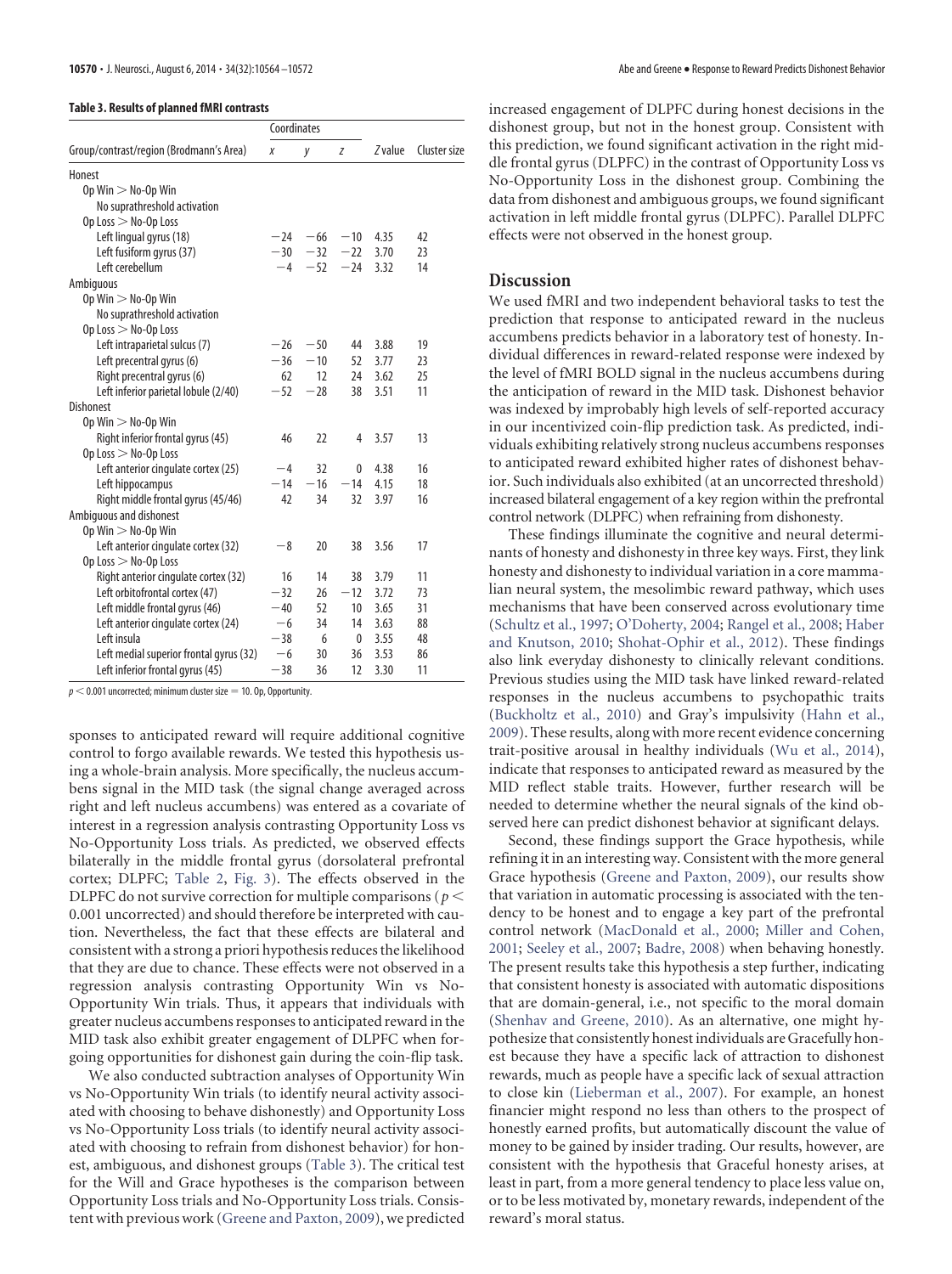We emphasize that none of our results, from either the MID task or the coin-flip task, can be explained by systematic differences in reward history produced by performance on a prior task. We used two key design features to preclude effects of reward history. First, all subjects performed the MID task first, followed by the coin-flip task. Second, by using a staircase design, MID task performance and, thus, reward history across subjects were approximately equated (see above; Materials and Methods).

Third, our results suggest a reconciliation between the evidence supporting the Will and Grace hypotheses. Although the present results indicate that relatively weak responses to anticipated reward are associated with Graceful honesty, other evidence suggests that Will (active self-control) also plays a role in honest behavior, with "moral identity" [\(Gino et al., 2011\)](#page-7-4) and the availability of justifications [\(Shalvi et al., 2012\)](#page-8-2) as moderating factors. The present correlational evidence is consistent with an alternative (though not mutually exclusive) hypothesis: relatively weak responses to anticipated reward make people morally Graceful, but individuals with stronger responses may resist temptation by force of Will. This is consistent with our finding that nucleus accumbens response predicts dishonest behavior. It is also consistent with our (more tentative) finding that nucleus accumbens response predicts engagement of the DLPFC when people forego opportunities for dishonest gain. Although we believe that this interpretation provides the most coherent account of the present results in light of the literature, the present results do not rule out an earlier interpretation [\(Greene and Paxton,](#page-7-3) [2009\)](#page-7-3) according to which the engagement of the DLPFC reflects additional controlled processing that is not preferentially associated with the Willful resistance of temptation.

To infer from the observed DLPFC effect the engagement of cognitive control in this specific task requires a "reverse inference" [\(Poldrack, 2006\)](#page-8-12), but reverse inferences are by no means categorically fallacious [\(Hutzler, 2014;](#page-7-22) [Machery, 2014\)](#page-7-23). Tasks requiring high levels of control reliably engage the DLPFC [\(Mac-](#page-7-19)[Donald et al., 2000;](#page-7-19) [Miller and Cohen, 2001;](#page-8-9) [Seeley et al., 2007;](#page-8-10) [Badre, 2008\)](#page-7-20). However, the extent to which the aforementioned inference is justified depends on the extent to which the engagement of DLPFC selectively indicates the engagement of cognitive control. At the very least, the observed DLPFC effect, along with concomitant reaction time effects, is highly consistent with the engagement of cognitive control, and Willful self-control more specifically.

Three further limitations of the present study warrant attention. First, although our task design allows us to identify dishonest behavior at the level of individual subjects (by identifying improbably high levels of self-reported Wins), it does not allow us to identify individual lies. This is because most Opportunity Win trials are won honestly, with only a minority of Opportunity Win trials involving decisions to lie. Second, we do not know whether the reward-related responses measured here generalize to non-monetary rewards or to monetary rewards available in other contexts. Third, our primary results are correlational, preventing us from drawing firm conclusions concerning causal relationships between neural responses and (dis)honest behavior.

Despite these limitation, the present findings do suggest that the neural responses to reward are important cognitive and neurobiological determinants of (dis)honesty. More specifically, it appears that honesty gets a boost if one's response to available rewards— both honest and dishonest—is somewhat tepid.

- <span id="page-7-9"></span>Abe N (2009) The neurobiology of deception: evidence from neuroimaging and loss-of-function studies. Curr Opin Neurol 22:594 –600. [CrossRef](http://dx.doi.org/10.1097/WCO.0b013e328332c3cf) [Medline](http://www.ncbi.nlm.nih.gov/pubmed/19786872)
- <span id="page-7-10"></span>Abe N (2011) How the brain shapes deception: an integrated review of the literature. Neuroscientist 17:560 –574. [CrossRef](http://dx.doi.org/10.1177/1073858410393359) [Medline](http://www.ncbi.nlm.nih.gov/pubmed/21454323)
- <span id="page-7-13"></span>Alemán-Gómez Y, Melie-García L, Valdés-Hernandez P (2006) IBASPM: toolbox for automatic parcellation of brain structures. Paper presented at 12th Annual Meeting of the Organization for Human Brain Mapping, Florence, Italy, June. Available on CD-Rom in Neuroimage 27.
- <span id="page-7-20"></span>Badre D (2008) Cognitive control, hierarchy, and the rostro-caudal organization of the frontal lobes. Trends Cogn Sci 12:193–200. [CrossRef](http://dx.doi.org/10.1016/j.tics.2008.02.004) [Medline](http://www.ncbi.nlm.nih.gov/pubmed/18403252)
- <span id="page-7-1"></span>Bargh JA, Chartrand TL (1999) The unbearable automaticity of being. Am Psychol 54:462–479. [CrossRef](http://dx.doi.org/10.1037/0003-066X.54.7.462)
- <span id="page-7-16"></span>Bem DJ (2011) Feeling the future: experimental evidence for anomalous retroactive influences on cognition and affect. J Pers Soc Psychol 100:407– 425. [CrossRef](http://dx.doi.org/10.1037/a0021524) [Medline](http://www.ncbi.nlm.nih.gov/pubmed/21280961)
- <span id="page-7-15"></span>Brett M, Anton JL, Valabregue R, Poline JB (2002) Region of interest analysis using an SPM toolbox [abstract]. Neuroimage 16 [Suppl 1]:497.
- <span id="page-7-7"></span>Buckholtz JW, Treadway MT, Cowan RL, Woodward ND, Benning SD, Li R, Ansari MS, Baldwin RM, Schwartzman AN, Shelby ES, Smith CE, Cole D, Kessler RM, Zald DH (2010) Mesolimbic dopamine reward system hypersensitivity in individuals with psychopathic traits. Nat Neurosci 13: 419 –421. [CrossRef](http://dx.doi.org/10.1038/nn.2510) [Medline](http://www.ncbi.nlm.nih.gov/pubmed/20228805)
- <span id="page-7-4"></span>Gino F, Schweitzer ME, Mead NL, Ariely D (2011) Unable to resist temptation: how self-control depletion promotes unethical behavior. Org Behav Hum Decis Process 115:191–203. [CrossRef](http://dx.doi.org/10.1016/j.obhdp.2011.03.001)
- <span id="page-7-3"></span>Greene JD, Paxton JM (2009) Patterns of neural activity associated with honest and dishonest moral decisions. Proc Natl Acad Sci U S A 106: 12506 –12511. [CrossRef](http://dx.doi.org/10.1073/pnas.0900152106) [Medline](http://www.ncbi.nlm.nih.gov/pubmed/19622733)
- <span id="page-7-17"></span>Haber SN, Knutson B (2010) The reward circuit: linking primate anatomy and human imaging. Neuropsychopharmacology 35:4 –26. [CrossRef](http://dx.doi.org/10.1038/npp.2009.129) [Medline](http://www.ncbi.nlm.nih.gov/pubmed/19812543)
- <span id="page-7-18"></span>Hahn T, Dresler T, Ehlis AC, Plichta MM, Heinzel S, Polak T, Lesch KP, Breuer F, Jakob PM, Fallgatter AJ (2009) Neural response to reward anticipation is modulated by Gray's impulsivity. Neuroimage 46:1148 – 1153. [CrossRef](http://dx.doi.org/10.1016/j.neuroimage.2009.03.038) [Medline](http://www.ncbi.nlm.nih.gov/pubmed/19328237)
- <span id="page-7-12"></span>Hahn T, Heinzel S, Dresler T, Plichta MM, Renner TJ, Markulin F, Jakob PM, Lesch KP, Fallgatter AJ (2011) Association between reward-related activation in the ventral striatum and trait reward sensitivity is moderated by dopamine transporter genotype. Hum Brain Mapp 32:1557–1565. [CrossRef](http://dx.doi.org/10.1002/hbm.21127) [Medline](http://www.ncbi.nlm.nih.gov/pubmed/20845394)
- <span id="page-7-2"></span>Haidt J (2001) The emotional dog and its rational tail: a social intuitionist approach to moral judgment. Psychol Rev 108:814 –834. [CrossRef](http://dx.doi.org/10.1037/0033-295X.108.4.814) [Medline](http://www.ncbi.nlm.nih.gov/pubmed/11699120)
- <span id="page-7-22"></span>Hutzler F (2014) Reverse inference is not a fallacy per se: cognitive processes can be inferred from functional imaging data. Neuroimage 84:1061–1069. [CrossRef](http://dx.doi.org/10.1016/j.neuroimage.2012.12.075) [Medline](http://www.ncbi.nlm.nih.gov/pubmed/23313571)
- <span id="page-7-8"></span>Knutson B, Westdorp A, Kaiser E, Hommer D (2000) FMRI visualization of brain activity during a monetary incentive delay task. Neuroimage 12:20 – 27. [CrossRef](http://dx.doi.org/10.1006/nimg.2000.0593) [Medline](http://www.ncbi.nlm.nih.gov/pubmed/10875899)
- <span id="page-7-5"></span>Knutson B, Adams CM, Fong GW, Hommer D (2001a) Anticipation of increasing monetary reward selectively recruits nucleus accumbens. J Neurosci 21:RC159(1–6). [Medline](http://www.ncbi.nlm.nih.gov/pubmed/11459880)
- <span id="page-7-6"></span>Knutson B, Fong GW, Adams CM, Varner JL, Hommer D (2001b) Dissociation of reward anticipation and outcome with event-related fMRI. Neuroreport 12:3683–3687. [CrossRef](http://dx.doi.org/10.1097/00001756-200112040-00016) [Medline](http://www.ncbi.nlm.nih.gov/pubmed/11726774)
- <span id="page-7-11"></span>Kuhl BA, Shah AT, DuBrow S, Wagner AD (2010) Resistance to forgetting associated with hippocampus-mediated reactivation during new learning. Nat Neurosci 13:501–506. [CrossRef](http://dx.doi.org/10.1038/nn.2498) [Medline](http://www.ncbi.nlm.nih.gov/pubmed/20190745)
- <span id="page-7-21"></span>Lieberman D, Tooby J, Cosmides L (2007) The architecture of human kin detection. Nature 445:727–731. [CrossRef](http://dx.doi.org/10.1038/nature05510) [Medline](http://www.ncbi.nlm.nih.gov/pubmed/17301784)
- <span id="page-7-19"></span>MacDonald AW 3rd, Cohen JD, Stenger VA, Carter CS (2000) Dissociating the role of the dorsolateral prefrontal and anterior cingulate cortex in cognitive control. Science 288:1835–1838. [CrossRef](http://dx.doi.org/10.1126/science.288.5472.1835) [Medline](http://www.ncbi.nlm.nih.gov/pubmed/10846167)
- <span id="page-7-23"></span>Machery E (2014) In defense of reverse inference. Br J Philos Sci 65:251– 267. [CrossRef](http://dx.doi.org/10.1093/bjps/axs044)
- <span id="page-7-14"></span>Maldjian JA, Laurienti PJ, Kraft RA, Burdette JH (2003) An automated method for neuroanatomic and cytoarchitectonic atlas-based interrogation of fMRI data sets. Neuroimage 19:1233–1239. [CrossRef](http://dx.doi.org/10.1016/S1053-8119(03)00169-1) [Medline](http://www.ncbi.nlm.nih.gov/pubmed/12880848)
- <span id="page-7-0"></span>McClure SM, Laibson DI, Loewenstein G, Cohen JD (2004) Separate neural